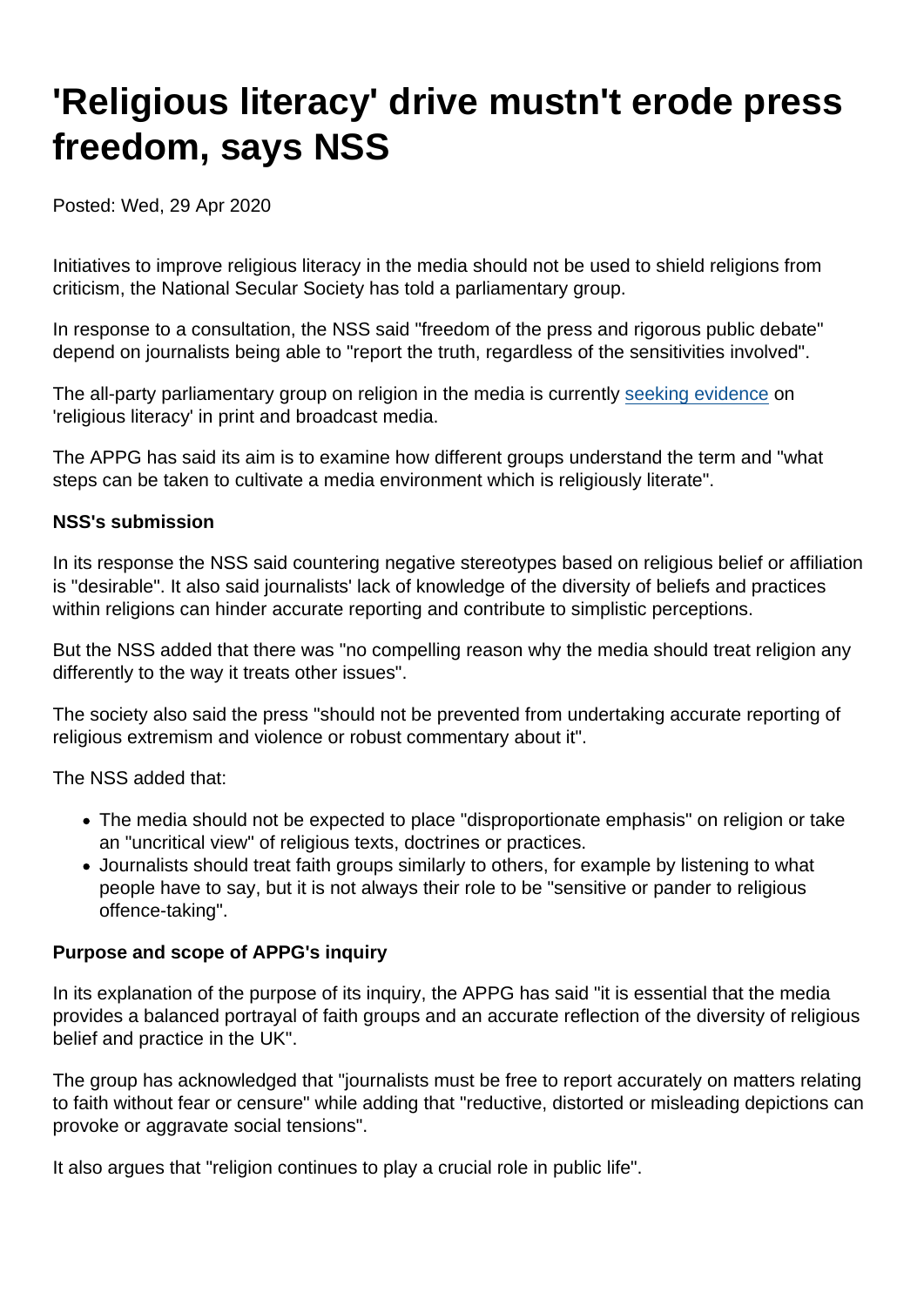#### NSS response

NSS spokesperson Helen Nicholls said: "The effort to promote religious literacy may have some welcome effects, such as a better understanding of the nuances of religious belief and practice. But parliamentarians should beware efforts to use 'religious literacy' as a tool to push a simplified, positive view of religion and to marginalise criticism.

"They must also avoid any measures which could restrict press freedom and should ensure religion isn't treated differently from, or given disproportionate attention compared to, other subjects of comparable importance."

Image by [Pexels](https://pixabay.com/users/Pexels-2286921/?utm_source=link-attribution&utm_medium=referral&utm_campaign=image&utm_content=1853667) from [Pixabay](https://pixabay.com/?utm_source=link-attribution&utm_medium=referral&utm_campaign=image&utm_content=1853667).

# What the NSS stands for

The Secular Charter outlines 10 principles that guide us as we campaign for a secular democracy which safeguards all citizens' rights to freedom of and from religion.

- [Read the Secular Charter](https://www.secularism.org.uk/the-secular-charter.html)
- [Share on What's App](whatsapp://send?text=http://www.secularism.org.uk/news/2020/04/religious-literacy-drive-mustnt-erode-press-freedom-says-nss?format=pdf)
- [Share on Facebook](https://www.facebook.com/sharer/sharer.php?u=http://www.secularism.org.uk/news/2020/04/religious-literacy-drive-mustnt-erode-press-freedom-says-nss?format=pdf&t=)
- [Share on Twitter](https://twitter.com/intent/tweet?url=http://www.secularism.org.uk/news/2020/04/religious-literacy-drive-mustnt-erode-press-freedom-says-nss?format=pdf&text=)
- [Share on Email](https://www.secularism.org.uk/share.html?url=http://www.secularism.org.uk/news/2020/04/religious-literacy-drive-mustnt-erode-press-freedom-says-nss?format=pdf&title=)
- [Subscribe to RSS Feed](/mnt/web-data/www/cp-nss/feeds/rss/news)

Tags: [Freedom of Expression](https://www.secularism.org.uk/news/tags/Freedom+of+Expression), [Media](https://www.secularism.org.uk/news/tags/Media)

## Related Campaigns

[Defend free speech](https://www.secularism.org.uk/defend-free-speech/)

Fundamental values cannot be defended by curtailing peaceful free expression

[Read More](https://www.secularism.org.uk/defend-free-speech/)

[Freedom of Expression](https://www.secularism.org.uk/free-expression/)

We promote free speech as a positive value.

[Read More](https://www.secularism.org.uk/free-expression/)